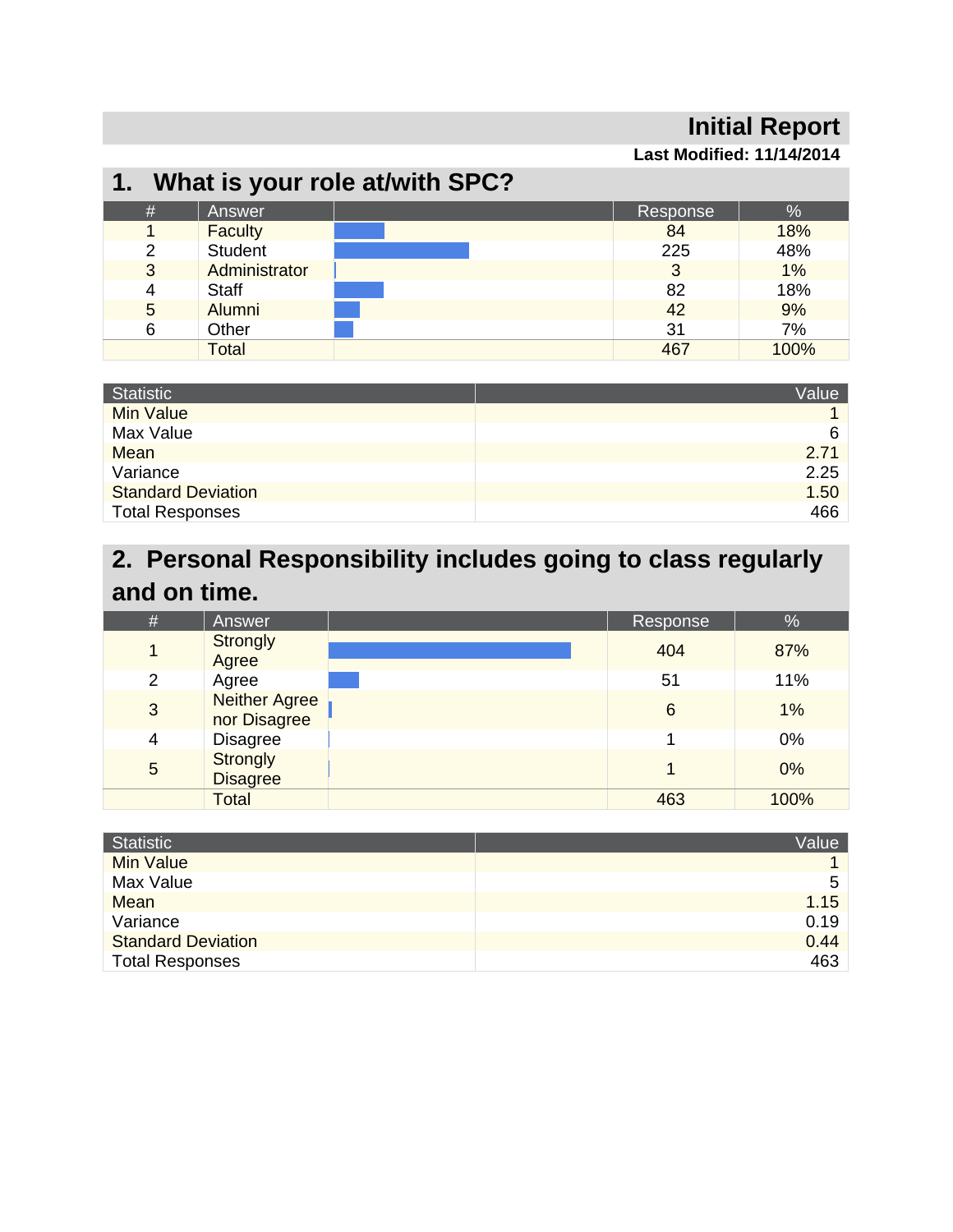# **3. Personal Responsibility includes knowing when to use technology appropriately.**

| $\#$           | <b>Answer</b>                        | Response      | %    |
|----------------|--------------------------------------|---------------|------|
| 1              | <b>Strongly</b><br>Agree             | 320           | 69%  |
| $\overline{2}$ | Agree                                | 116           | 25%  |
| 3              | <b>Neither Agree</b><br>nor Disagree | 21            | 5%   |
| $\overline{4}$ | <b>Disagree</b>                      | $\mathcal{P}$ | 0%   |
| 5              | Strongly<br><b>Disagree</b>          | 3             | 1%   |
|                | <b>Total</b>                         | 462           | 100% |

| <b>Statistic</b>          | Value |
|---------------------------|-------|
| <b>Min Value</b>          |       |
| Max Value                 | 5     |
| <b>Mean</b>               | 1.38  |
| Variance                  | 0.43  |
| <b>Standard Deviation</b> | 0.66  |
| <b>Total Responses</b>    | 462   |

## **4. Personal Responsibility includes avoiding plagiarism (using other's work and claiming it as your own).**

| $\#$           | Answer                               | Response | $\frac{1}{2}$ |
|----------------|--------------------------------------|----------|---------------|
| 1              | Strongly<br>Agree                    | 395      | 85%           |
| 2              | Agree                                | 58       | 13%           |
| 3              | <b>Neither Agree</b><br>nor Disagree | 8        | 2%            |
| $\overline{4}$ | <b>Disagree</b>                      |          | 0%            |
| 5              | <b>Strongly</b><br><b>Disagree</b>   |          | 0%            |
|                | Total                                | 463      | 100%          |

| <b>Statistic</b>          | Value |
|---------------------------|-------|
| <b>Min Value</b>          |       |
| Max Value                 | 5     |
| <b>Mean</b>               | 1.17  |
| Variance                  | 0.22  |
| <b>Standard Deviation</b> | 0.47  |
| <b>Total Responses</b>    | 463   |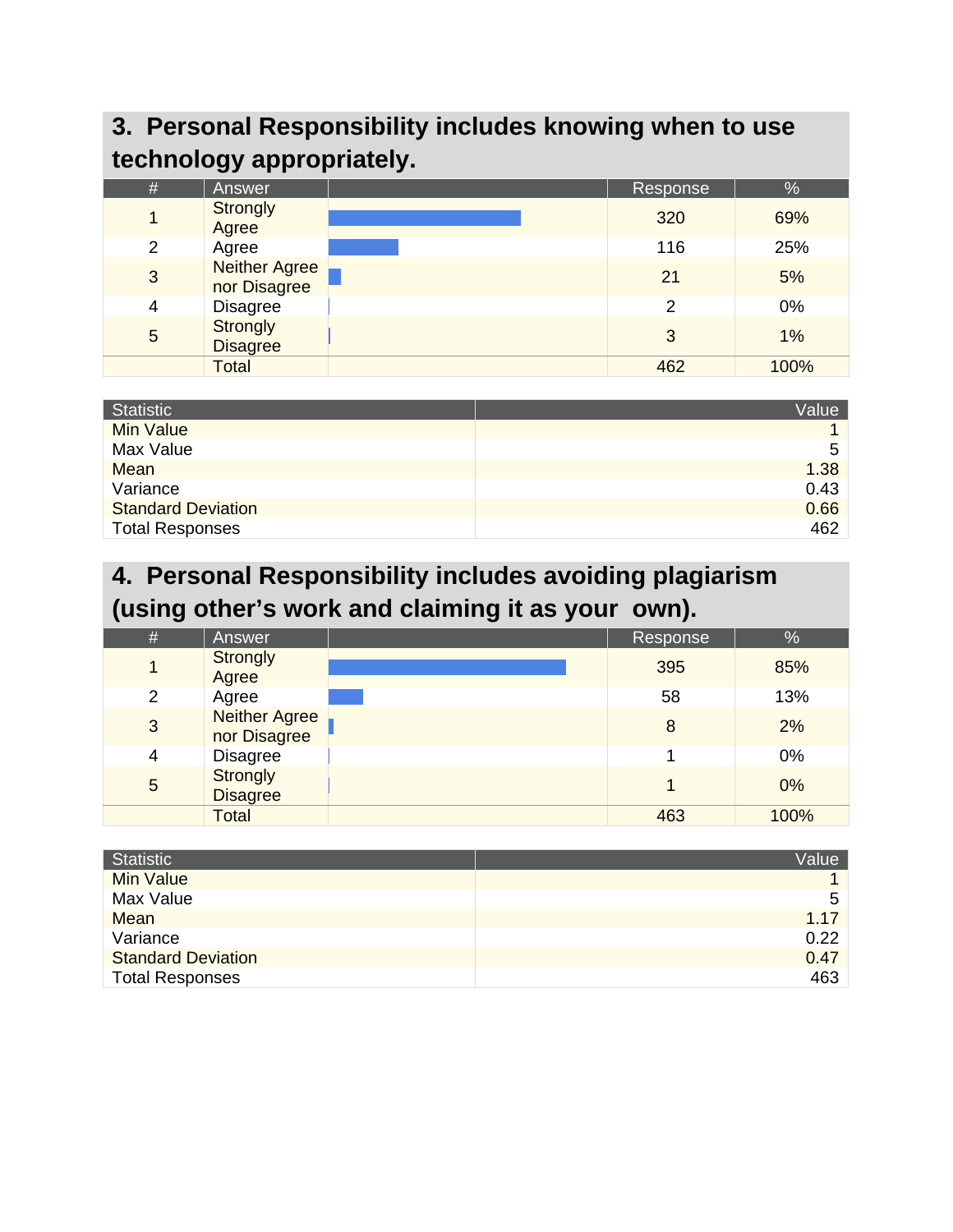# **5. Personal Responsibility includes involvement in the community and serving others.**

| $\#$           | <b>Answer</b>                        | Response | %    |
|----------------|--------------------------------------|----------|------|
| 1              | <b>Strongly</b><br>Agree             | 178      | 39%  |
| $\overline{2}$ | Agree                                | 173      | 38%  |
| 3              | <b>Neither Agree</b><br>nor Disagree | 81       | 18%  |
| 4              | <b>Disagree</b>                      | 18       | 4%   |
| 5              | Strongly<br><b>Disagree</b>          | 9        | 2%   |
|                | <b>Total</b>                         | 459      | 100% |

| <b>Statistic</b>          | Value |
|---------------------------|-------|
| <b>Min Value</b>          |       |
| Max Value                 | 5     |
| Mean                      | 1.93  |
| Variance                  | 0.89  |
| <b>Standard Deviation</b> | 0.95  |
| <b>Total Responses</b>    | 459   |

# **6. Personal Responsibility includes doing what is right even when there is opposition.**

| # | Answer                             | Response      | %    |
|---|------------------------------------|---------------|------|
| 1 | Strongly<br>Agree                  | 318           | 69%  |
| 2 | Agree                              | 124           | 27%  |
| 3 | Neither Agree<br>nor Disagree      | 12            | 3%   |
| 4 | <b>Disagree</b>                    | 4             | 1%   |
| 5 | <b>Strongly</b><br><b>Disagree</b> | $\mathcal{P}$ | 0%   |
|   | <b>Total</b>                       | 460           | 100% |

| <b>Statistic</b>          | Value |
|---------------------------|-------|
| <b>Min Value</b>          |       |
| Max Value                 | 5     |
| <b>Mean</b>               | 1.37  |
| Variance                  | 0.39  |
| <b>Standard Deviation</b> | 0.62  |
| <b>Total Responses</b>    | 460   |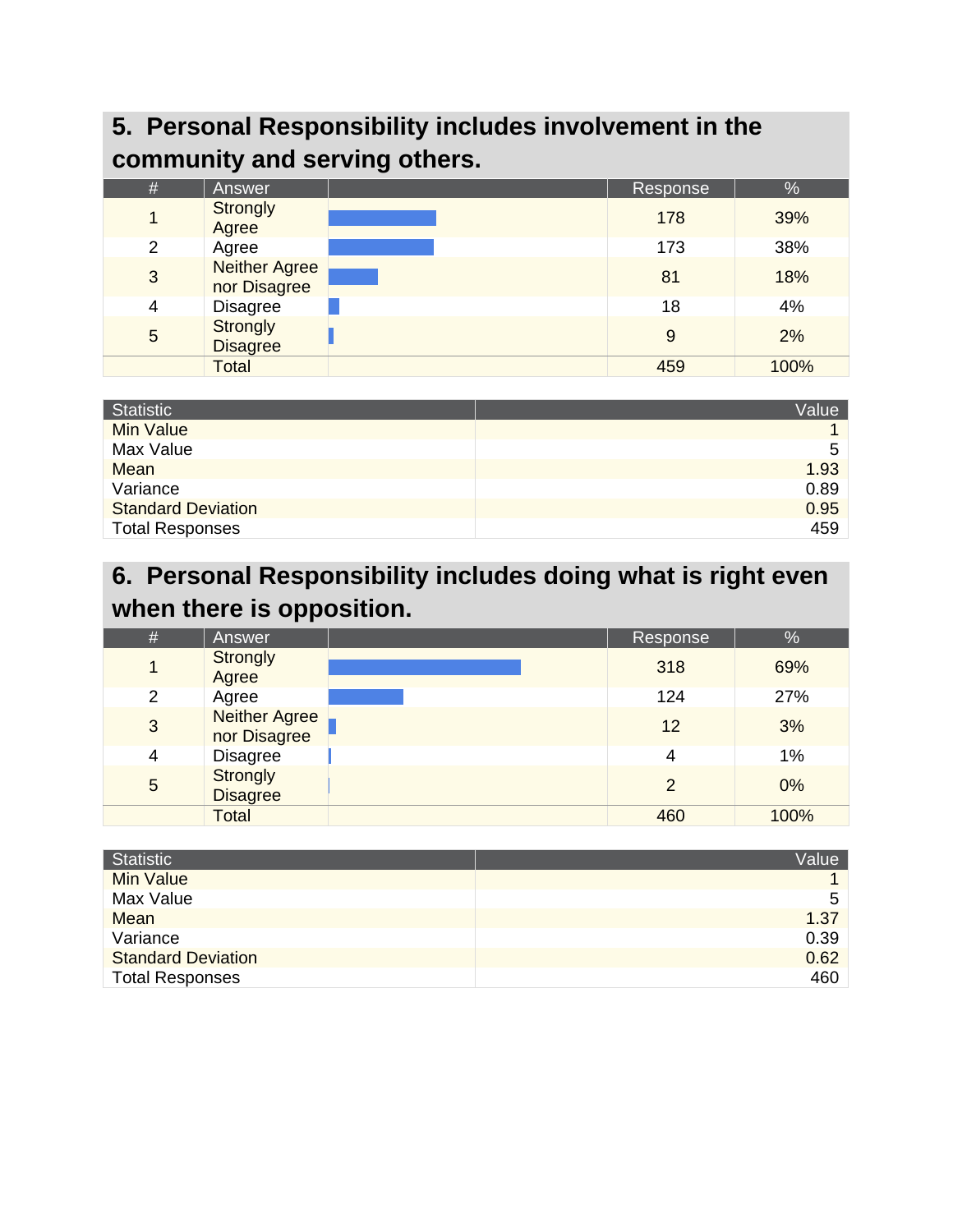# **7. Personal Responsibility includes doing what is right even when no one is watching.**

| $\#$ | Answer                               | Response      | %    |
|------|--------------------------------------|---------------|------|
|      | <b>Strongly</b><br>Agree             | 364           | 78%  |
| 2    | Agree                                | 89            | 19%  |
| 3    | <b>Neither Agree</b><br>nor Disagree |               | 2%   |
| 4    | <b>Disagree</b>                      | 2             | 0%   |
| 5    | Strongly<br><b>Disagree</b>          | $\mathcal{P}$ | 0%   |
|      | <b>Total</b>                         | 464           | 100% |

| Statistic                 | Value |
|---------------------------|-------|
| <b>Min Value</b>          |       |
| Max Value                 | 5     |
| <b>Mean</b>               | 1.25  |
| Variance                  | 0.30  |
| <b>Standard Deviation</b> | 0.54  |
| <b>Total Responses</b>    | 464   |

# **8. Personal Responsibility includes actively engaging in class and taking notes.**

| #              | Answer                               | Response       | %    |
|----------------|--------------------------------------|----------------|------|
| $\mathbf 1$    | Strongly<br>Agree                    | 335            | 73%  |
| $\overline{2}$ | Agree                                | 97             | 21%  |
| 3              | <b>Neither Agree</b><br>nor Disagree | 25             | 5%   |
| 4              | <b>Disagree</b>                      | 3              | 1%   |
| 5              | <b>Strongly</b><br><b>Disagree</b>   | $\overline{2}$ | 0%   |
|                | Total                                | 462            | 100% |

| <b>Statistic</b>          | Value |
|---------------------------|-------|
| <b>Min Value</b>          |       |
| Max Value                 | 5     |
| <b>Mean</b>               | 1.35  |
| Variance                  | 0.43  |
| <b>Standard Deviation</b> | 0.66  |
| <b>Total Responses</b>    | 462   |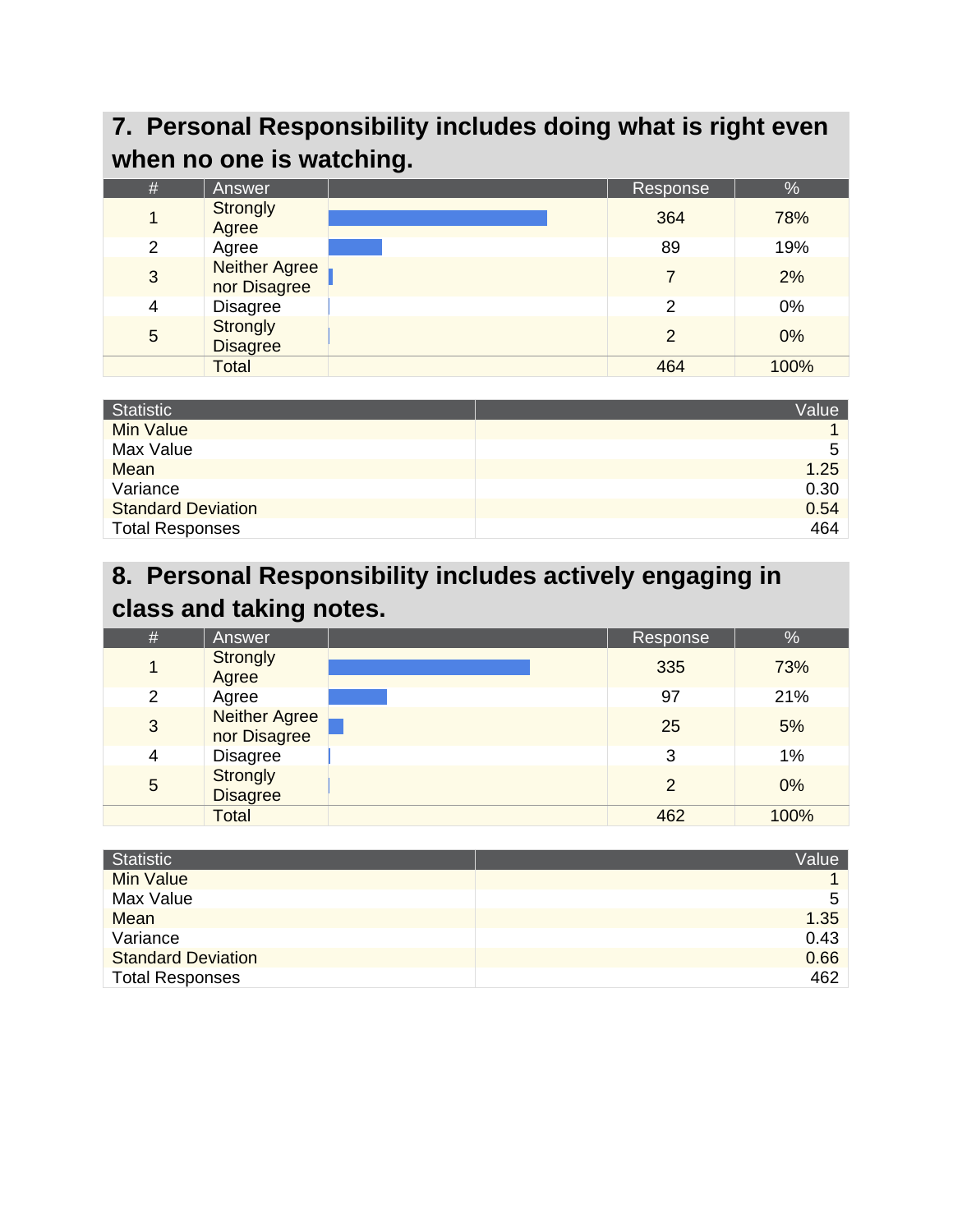## **9. What is one action St. Philip's College can take to promote personal responsibility?**

#### Text Response

Displaying Professionalism in the workplace, classroom or clinical site.

Faculty should set an example and have high expectations of students. Students will rise to the expectations. Policies and rules should be enforced consistently. Expect students to learn ACTIVELY.

Accountability of staff, faculty and students. Acknowledging when we are responsible for our own lack of action instead of laying blame on someonelse or blaming a process.

Reinforce existing policies.

Digital Blast, Web Page Scroll, Email Blast

Walk the Walk

Advertise and market on everything, plus make it clear in the classroom: Your degree depends on you! Your success depends on your actions--no one else! The fame or the blame, all depends on YOU! Some sort of spiffy slogan and then sticking to it--late 3 times= one absence,

3 absences they are dropped! We need to stop babying our students.

All employees modeling the behavior we wish to see in our students.

Time accountability as it pertains to accomplishment.

Teach philosophical ethics, not organizational ethics. Personal responsibility means making decisions based on ethical precepts rather than just doing what others say to do--even those in authority.

more external advertisement

Use email system to send short messages to students regarding the importance of personal responsibility.

Promote volunteerism and community service

One thing would be to have a banking Open House so that at the beginning of each semester students could speak to representatives of several different banks and actually open CHECKING accounts with them instead of getting their balances on a Discover card that charges a transaction fee every time they use it and let the banks explain how beneficial compound interest can be.

Have a clean-up effort at all locations for trash.

Have one session devoted to getting personal responsibility across to all students. This way they will understand it and take personal ownership of it. Otherwise, it might mean little or nothing to them which might circumvent their participation in this effort!

Require an attendance score in the Final Grade

Make sure professors reminded students your adults its your responsiblity to succeed and complete your education. They professors can also encourage class room discussion in every class!

Have instructors mention it sporadiclly during class.

Practice what we preach. Keep deadlines and don't extend them when the numbers are not as desired. Structure advising where current students have a deadline to see their advisors before registration begins and then all hands are on deck for new students only. We need structure and deadlines that steadfast.

Include the QEP information in the new student orientation.

They should be held acountable for thier actions. Expelled from class for cheating and encouraging others to do the same. I worked hard for the education i received and expect others to do the same, nothing is given in life and certeinly not an education where people are tolerant of bad students.

Encourage Dialogue on the subject.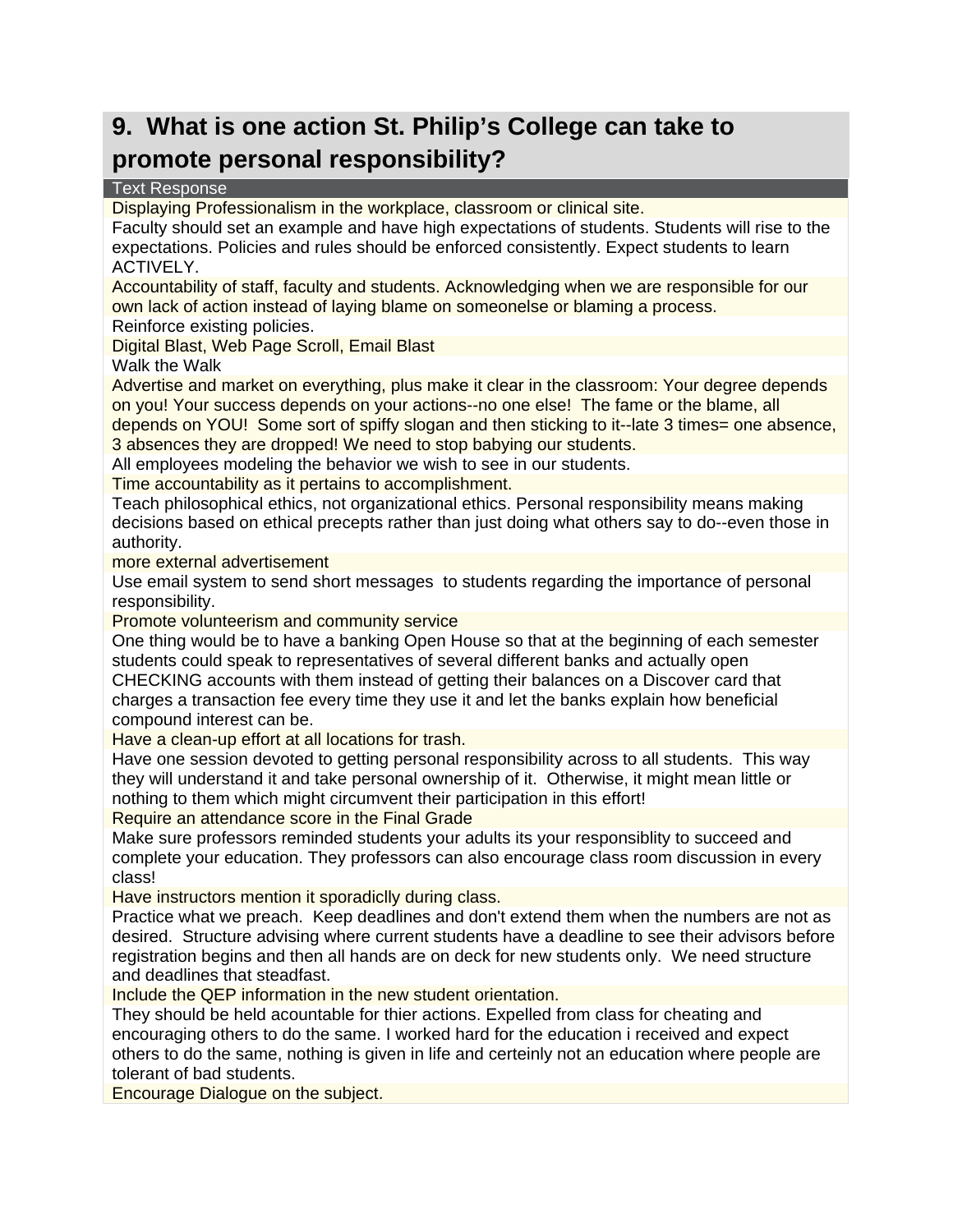Provide tips on how a person can achieve personal responsibility via web, tv monitors around campus, social media, and email.

Sticking to deadlines

Have students contemplate how others would perceive their actions. Ask them if they are happy with the way they think that other people think they act. Ask them how they can adjust their behaviors to make themselves happy with the way they think others view them. Ask them what goals they could set to make this a reality. I suppose that it would be best to do this exercise first from their own point of view and secondly from someone else's.

Stop grade inflation. If someone did not pass, don't pass them. Classes are too easy, there is not enough homework. If someone is pursuing a career path that they are not well suited for, they need to know it. I've seen "paralegals" with no writing ability. You aren't doing anyone a favor by turning people loose in the world with degrees but no ability. It starts from the top. Model personal responsibility, and maybe your students will learn it. Kim.igleheart@yahoo.com

Place a statement on the Syllabus form, directly below the statement which states we will help the student succeed, regarding Personal Responsibility listing all of the above items! I think giving a better understanding that you need to reapply every year to come to school, as

well as keep checking to make sure you do not have any holds. A bit confusing as a freshman Assembly about it

Require students to investigate multiple Universities for required prerequisites when deciding which program to further pursue.

I think that St.Philips should take the "doing what is right even if no one is watching" and promote it because not a lot of people take that seriously which is sad. So i think that should teach the students and faculty how to look out for others and themselves if they are in danger or a incident happens and they may end up needing another to solve a problem quick and simply. encourage it, but don't force or push it. when people feel forced to do something they are less willing to do it. less willing people won't take what they have learned or done into the world. requiring strict adherence to attendance and other areas of responsibility is a large part of being a successful employee.

it is all of our responsibility to ensure all students get a proper education, not only out of books, but also out of real life situations.

Allow open air preaching or speech-giving on campus frequently.

Have posters on campus to remind students and have faculty remind students of importance of Personal responsibility not only for themselves but for a better community/future ... That if we all work together and be accountable to each other work place, work ethics, family relationships will have a better impact on the family and economy of our city and possibly our country. How about a mandatory morals course in connection with the student development course advocate for it.

Remind the students ( Being honest all times makes your life easy, hard work does pay off always at the end ) !!!!!!..

Students are our priority.

By the time a student enters college, they should already know these very basic things. Syllabus should provide this basic information for those who are clueless to these personal responsibilities

Stick to the rules and hold each and everyone responsible and accountable for their own actions.

More one on one sessions/contact/ meetings with first time students.

Help others in what they are weakest on and promoting study groups with other members All Technical careers should be kept in mind when structuring any QEP developments. Have more strict classroom rules and instructors.

Have the teachers include attendance and participation in their grading. I think Ms. Hester's way of counting tardies and absences is outstanding. Professors say they will not accept late work,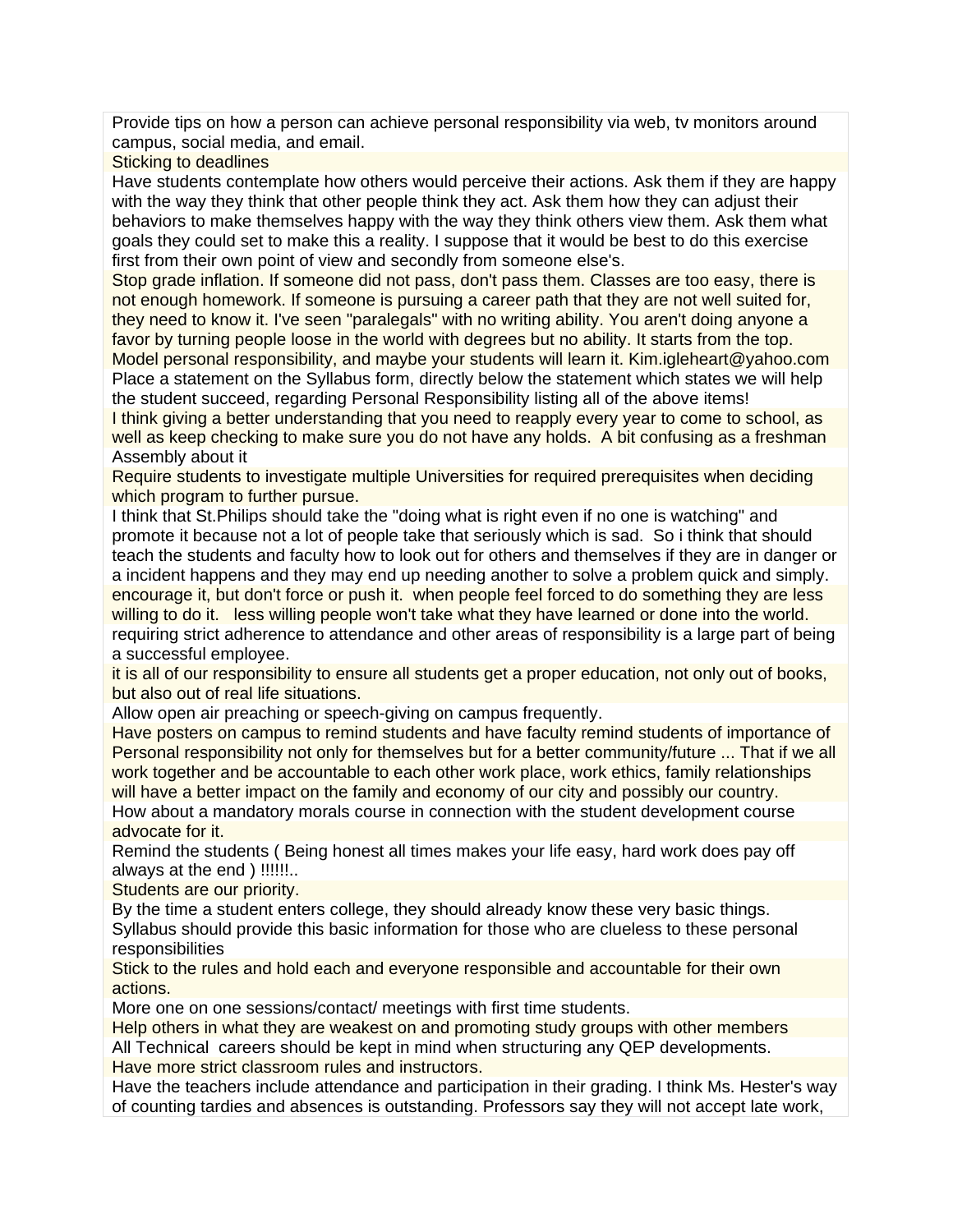or if someone is late for mid-term they will be given an essay. I have never seen them hold to their word. That sets the example for the rest of the class. It allows students to decide to take them less seriously.

Has A graduate of OTA program our class took our profession seriously. The people that didn't, were not part of our graduating class. You teaching adults, personal responsibility is thought in early childhood.

Take attendance. Encourage students to participate in school activities and events. Have at least one group assignment so people can get to know each other in class.

Prizes at the end of the semester to students with perfect attendance.

**Motivation** 

one action that can be taken is by advicing the teachers for the night classes that if there is not going to be a class held they should contact their students via email or phone call instead of leaving a note on the door of the classroom. This would avoid us wasting time, gas and money. Let students take the lead.

Instructional material applicable to degree

The teacher and staff was always helpful just during financial days I believe that there should a more staffed instead of waiting two hours to see someone

For young students entering college for the 1st time...they need to have a 3 strikes program similar to what is being done at UIW for attendance. 1st time personal call from instructor, 2nd time Dean of the college the student missed class from, 3rd time, a higher dean, like of the college or the President themselves. Attendance is very important to get them use to being responsible before they start permanent work.

Friendlier Staff and faculty. Everyone is RUDE .

Help students more with their learning development and with their studies. Also with tutoring and trouble understanding.

maintain the campus in all areas

Start any program which encourage students to attend school regularly and fulfilled all other their personal responsibility.

Promote principle centered leadership.

Interaction with students is very important to students engaging

Encourage us that by being responsible you will be able to complete what you have started in your own unique way. We can put posters up to inspire us to keep moving forward.

Explain policies before students ask. Promote fast answers. Signage more signage.

Continue with giving classes to help the students learn.

Good college.

Reward those who they notice doing the right thing. Often times students tend to now want to have "personal responsibility" when it comes to showing up for class and staying for the entire lecture. They still get graded on the same scale as those who make a valiant attempt to demonstrate "personal responsibility" in every aspect of college life.

Remove computers from class rooms in the Aviation department. Punish students who are caught cheating

Having more events advertising that we should be more responsible.

**Policy** 

Opportunities in certain programs

Offering more tutoring services to the students who are taking on line classes making them more successful in their career goals. Making the institution a vital resource to better prepared student for the work force in the future.

Have students sign "contracts" regarding academic dishonesty policies, understanding of course syllabus, and abiding by Student Code of Conduct. Require students to participate in some kind of community service activity and/or global awareness activity.

At a minimum a monthly newsletter on the "7 Habits of Effective ...".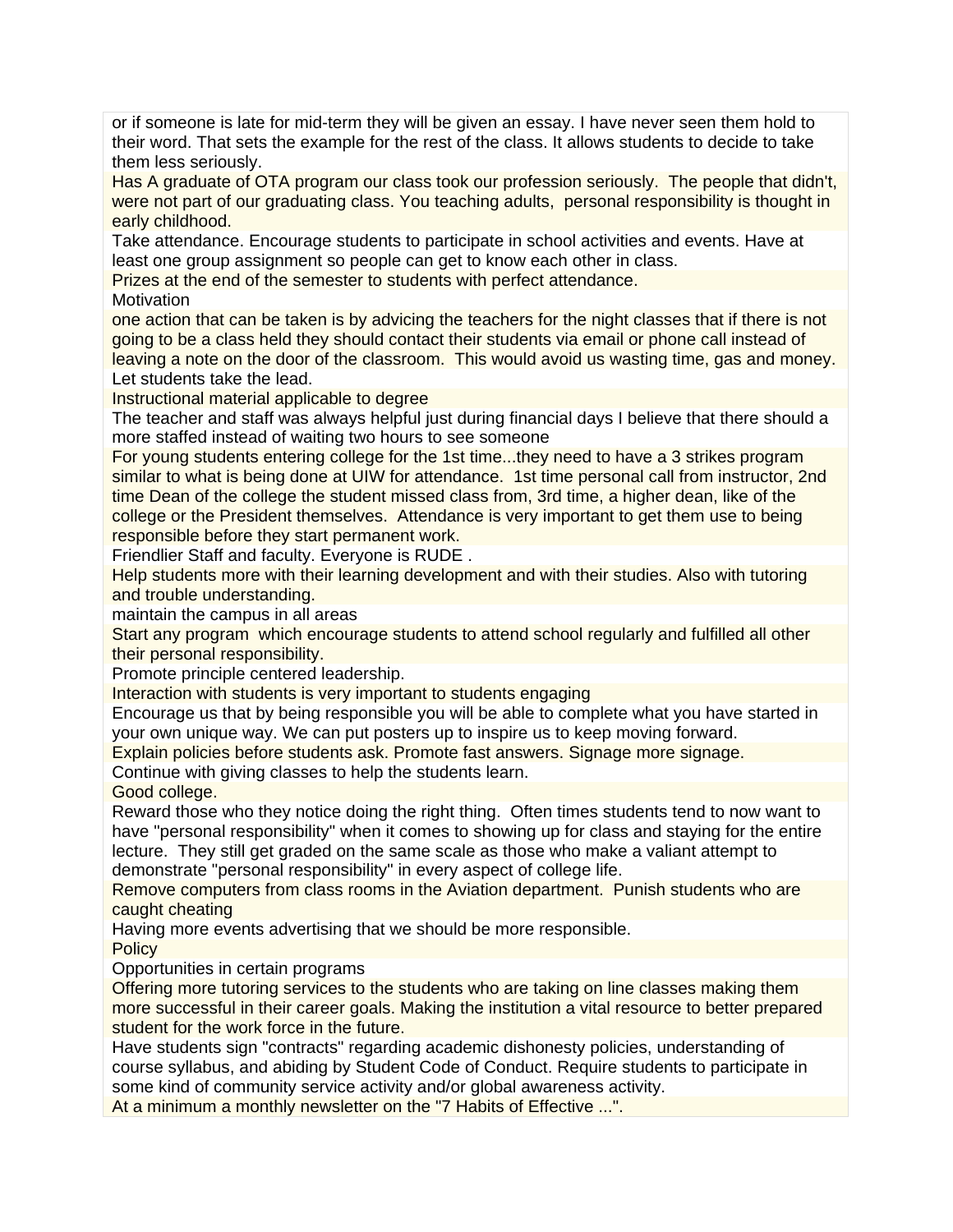Find out why this issue is important enough to warrant a survey. The questions are obviously focused to support some particular position or future initiative. It would be more \*\*responsible\*\* for the College to be candid about that position and present students with a factual argument instead of these vague attitudinal assessments.

Creating an equal learning environment at SWC, comparable to MLK campus.

In order to effectively demonstrate and hold students accountable to being personally responsible, first Faculty and the Administration need to hold themselves accountable to the student population. Based on what I've personally seen and the complaints that I hear from students, the Faculty and Administration has a significant opportunity in meeting the points listed above as well. Faculty need to also be held accountable for showing up and starting class on time, having the necessary resources for class available and maintaining a course schedule that the students are able to reasonably meet.

Work with all internal and external partners and customers to create a culture of responsibility and excellence.

Live by example!!!!!!!!!!!!

Clearly communicate to all faculty, students, and staff, on a periodic basis, that SPC is committed to promoting and supporting personal responsibility.

Maybe you could have a guest lecturer address the area of personal responsibility as it relates to our multiple roles in life.

Find a way to communicate to these international students who think they can skip class and still make an "A".

By setting the example, whether we are Administrators, Staff or Students.

Insuring a student is prequalified to take college classes BEFORE enrolling for classes, so as not to waste their time and the faculty's time. The advisors should assertively screen the student for their appropriate READING level, and their math background, so we set the student for SUCCESS, not FAILURE.

The one action that can promote personal responsibility is going to class on time, what prioritie you have to do, and turning in homework

Require all diciplines to take a Ethics module.

ADHERE TO ALL POSTED DEADLINES, to include (but not limited to) registration, financial aid appeals, payment purges and graduation applications. They are there for a reason. It's important that students learn and UNDERSTAND the concept of deadlines and UNDERSTAND missing them comes with a consequence/cost. We consistently circumvent our own deadlines which I fear is a selfish motive to bolster enrollment, completions and retention at the college/district at the expense of the opportunity to teach the student something valuable in life and in future employment/opportunities. Extending deadlines only reinforces bad behavior; it rewards those who do not plan while diminishing the accomplishments of those who do. Watch Dogs. People who walk around pointing out good and bad examples of personal

responsibility. This may be an elementary approach but works.

Evidently, our stiudents are missing a facet in maturity. Since this is a junior college, the faculty may need to take an interest in having scheduled three or more conferences per student per semester. Yes, this maybe time consuming. However, our students are worth it. We want our students to know that we are interested in them.

Reduce class size so more students are engaged - too many students allow for student anonimity.

Have high expectations in classes. Make them clear at the beginning of each class. Do not make exceptions when presented with excuses.

I think self- esteem issues play a major part in whether students feel they can act on their personal responsibilities. So promoting that type of workshop or activity can further one's personal responsibility.

Encourage to be honest and practice candor